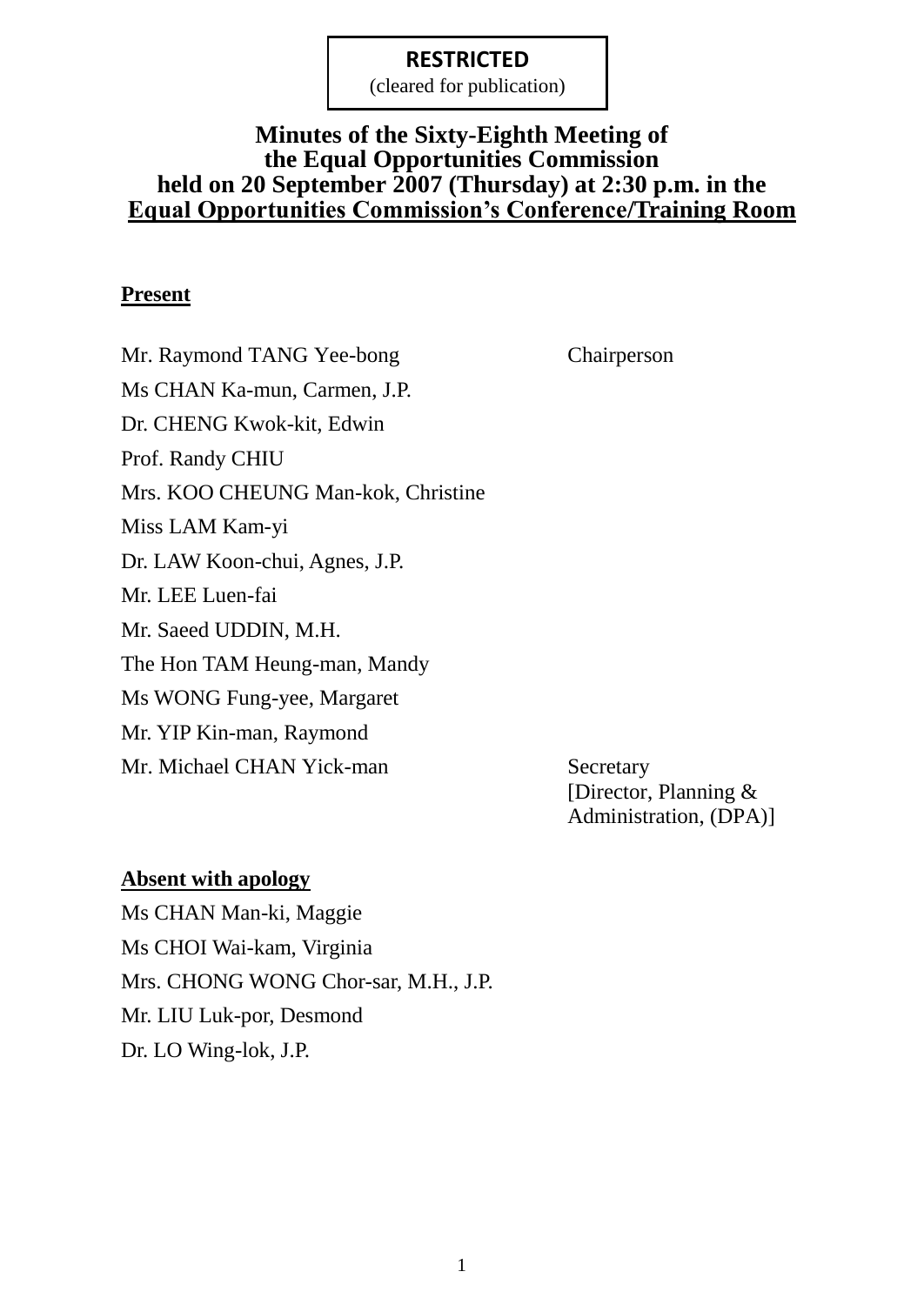(cleared for publication)

| <u>m</u> auchuance       |                                                                                   |
|--------------------------|-----------------------------------------------------------------------------------|
| Mr. Joseph LI Siu-kwai   | Director, Operations [D(Ops)]                                                     |
| Mr. Herman POON Lik-hang | Chief Legal Counsel [CLC]                                                         |
| Dr. Ferrick CHU          | Head, Policy and Support [HPR]                                                    |
| Ms Mariana LAW           | <b>Acting Head, Corporate</b><br>Communications & Training<br>[Ag. HCCT]          |
| Ms Kerrie TENG           | Accountant [ACCT]                                                                 |
| Miss Gloria YU           | <b>Senior Equal Opportunities</b><br>Officer, Administration &<br>Personnel [SAP] |
| Mr. Noel CHERK           | Accounting Officer I [AOI]                                                        |
| Mr. Richard MOY          | Director, PricewaterhouseCoopers<br>[PwC]                                         |
| Mr. Arthur HON           | Manager, PricewaterhouseCoopers<br>[PwC]                                          |

## **I. Introduction**

**In attendance**

1. The Chairperson (C/EOC) welcomed all Commission Members (Members) to the Meeting. He also welcomed Mr. Richard MOY and Mr. Arthur HON, representatives from EOC's external auditors, PricewaterhouseCoopers (PwC) to attend the meeting to help explain EOC's Audited Accounts for the Year Ended 31 March 2007 to Members.

2. Apologies for absence were received from Ms CHAN Man-ki, Maggie, Ms CHOI Wai-kam, Virginia, Mrs. CHONG WONG Chor-sar, M.H., J.P., Mr. LIU Luk-por, Desmond and Dr. LO Wing-lok, J.P. due to clash of meetings/out of town commitments.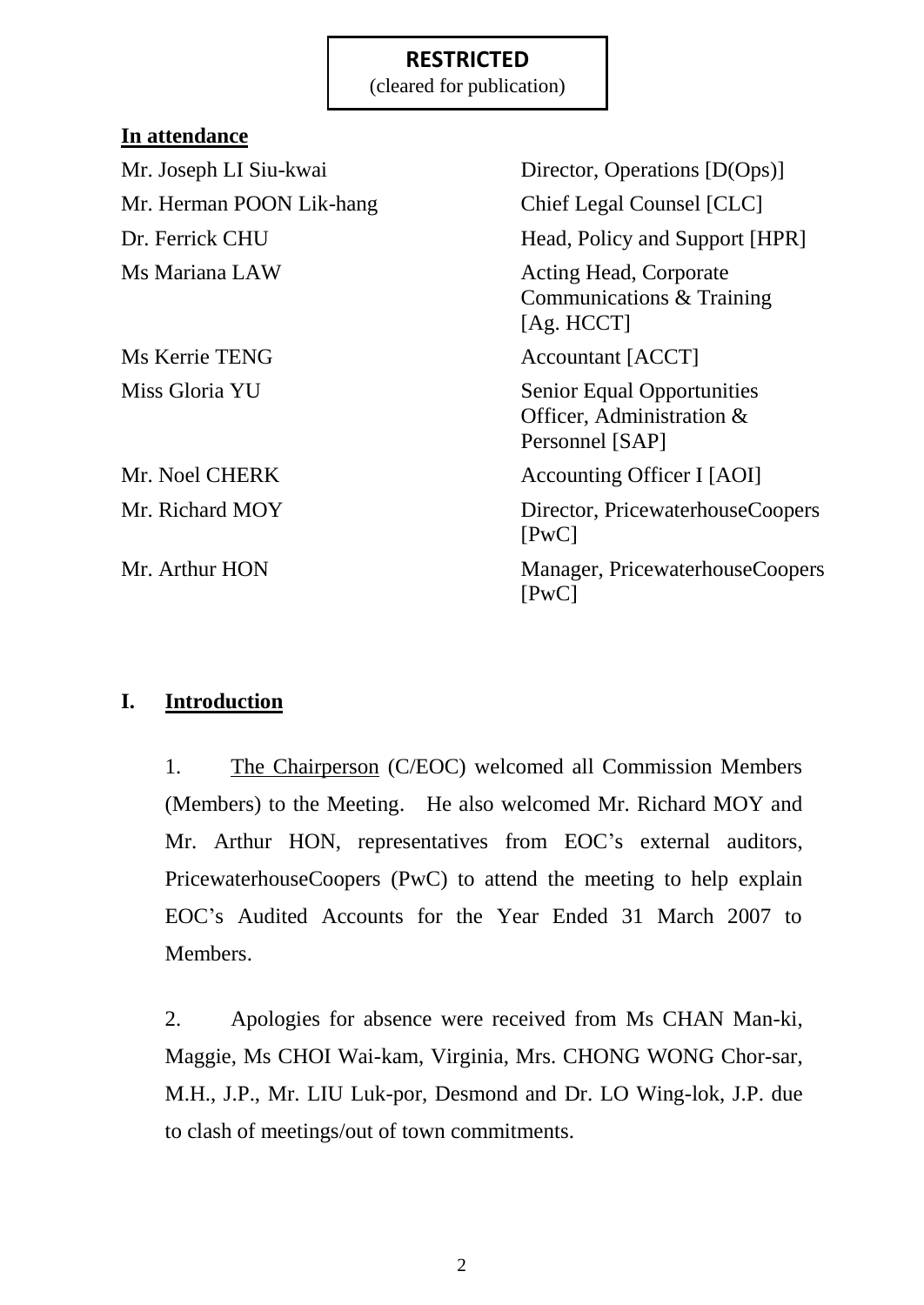(cleared for publication)

3. C/EOC informed Members that a press conference had been scheduled after the meeting at 5:15 pm and invited Members to join if they wished.

4. In view that the Meeting had a long agenda and as Members were informed, the Meeting would proceed to consider "Approval of the Audited Accounts for the Year Ended 31 March 2007" (agenda item 10) first so that representatives of EOC's external auditors could be released after the discussion.

# **II. Approval of the Audited Accounts for the Year Ended 31 March 2007**

(EOC Paper No. 23/2007, Agenda Item No. 10)

5. As agreed at the  $64<sup>th</sup>$  EOC Meeting, audited accounts for the year end would first be discussed at an expanded Administration and Finance Committee (A&FC) Meeting to include all Members, and comments made at that meeting would be recorded and forwarded to the EOC Board for consideration. As such, C/EOC informed that the Audited Accounts for the Year Ended 31 March 2007 had been considered at an expanded A&FC Meeting held on 17 September 2007, in which both Mr. Richard MOY and Mr. Arthur HON of PwC had also attended and helped answer questions. Major questions raised by Members present at that A&FC Meeting and the answers provided were summarized and tabled for Members' consideration as Supplementary Information to EOC Paper No. 23/2007. Since not all Members had participated in the expanded A&FC Meeting, he invited Mr. MOY and Mr. HON to highlight to Members again the important points for the year's accounts.

*(Ms Margaret WONG and Ms Mandy TAM joined the meeting*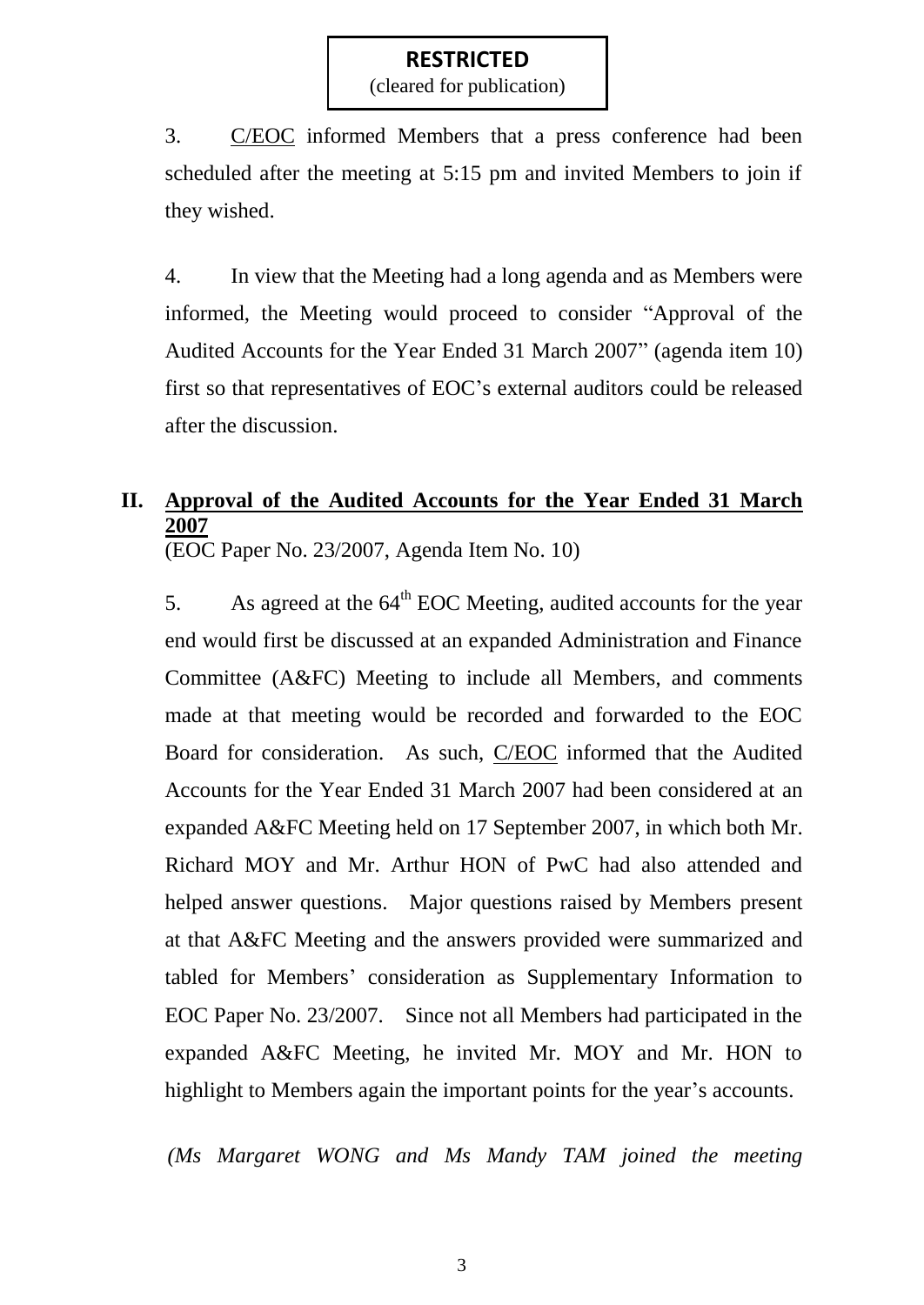(cleared for publication)

*respectively at this juncture.)*

6. Mr. Richard MOY explained that PwC had audited the accounts of the EOC for the year ended 31 March 2007 and prepared two sets of audited accounts for the year end for EOC's approval. In the first set of the audited accounts on the Board of Commission Member's Certificate and Auditor's Report on the Annual Financial Report for the year ended 31 March 2007 (Annex A to EOC Paper No. 23/2007, Yellow Colour), Mr. MOY said that the Commission has complied with, in all material respects, the requirements set by the Government and all the terms and conditions of the subventions as specified in the Guidelines.

7. In the second set of the audited accounts on the Commission's Financial Statements for the year ended 31 March 2007 (Annex B to EOC Paper No. 23/2007, Green Colour), Mr. MOY informed that the financial statements gave a true and fair view of the state of affairs of the Commission as at 31 March 2007 and of its surplus and cash flows for the year then ended in accordance with the Hong Kong Financial Reporting standards. He also went over the salient points with Members.

8. Members raised no questions on the audited accounts. C/EOC thanked Mr. Richard MOY and Mr. Arthur HON for their presence. They were then excused from the meeting.

*(Mr. Richard MOY, Mr. Arthur HON and Mr. Noel CHERK left the meeting at this juncture.)*

9. The EOC's Audited Accounts for the Year Ended 31 March 2007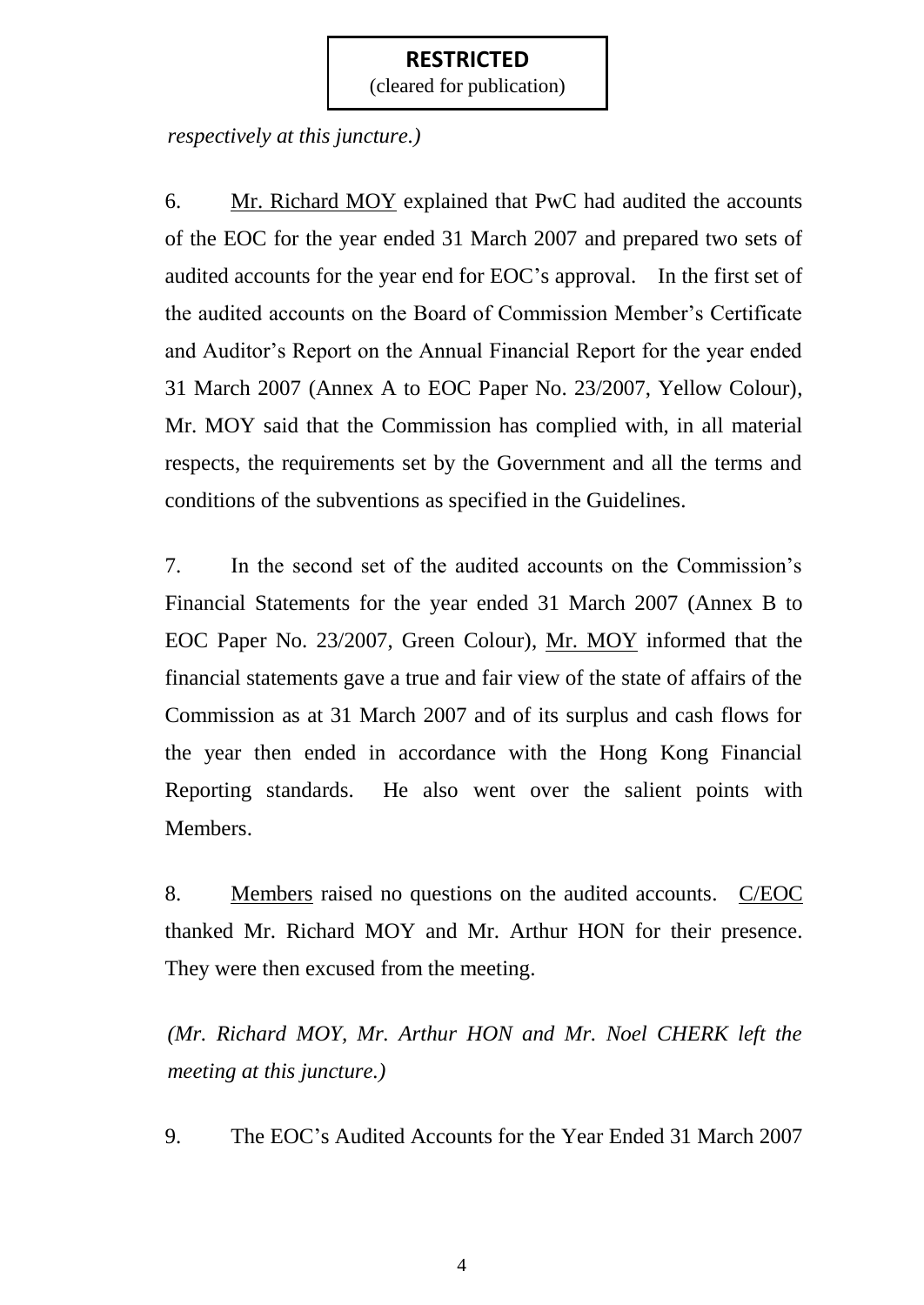(cleared for publication)

were approved by the EOC Board.

## **III. Confirmation of Minutes**

(Agenda Item No. 1)

10. The Minutes of the  $66<sup>th</sup>$  and  $67<sup>th</sup>$  Meetings held on 4 June 2007 and 14 June 2007 respectively were confirmed without amendments.

## **IV. Matters Arising**

(Agenda Item No. 2)

## **Policy Guidelines on Partnership Projects**

(Paragraphs 6-8 of the minutes of the  $67<sup>th</sup>$  meeting held on 14 June 2007)

11. C/EOC informed Members that this would be discussed under the new agenda item in EOC Paper No. 19/2007.

# **Report and Recommendations of the Working Group on the Desirability of Establishing an Equal Opportunities Tribunal**

(Paragraphs 13-15 of the minutes of the  $67<sup>th</sup>$  meeting held on 14 June 2007)

12. CLC provided a verbal report on the current status of the adopted recommendations of the Working Group on the desirability of establishing an Equal Opportunities Tribunal (EOT). He said that the Working Group had convened another meeting the week before during which two judges from the Judiciary, who were members of the Working Group, were consulted concerning the need of going through the complaint handling process of the EOC vis-à-vis direct access to the adjudication process in the proposed EOT. The latest recommendation adopted by the Working Group was to maintain the direct access to the adjudication process in the proposed EOT but the EOT could refer back appropriate cases to the EOC for investigation/conciliation, if deemed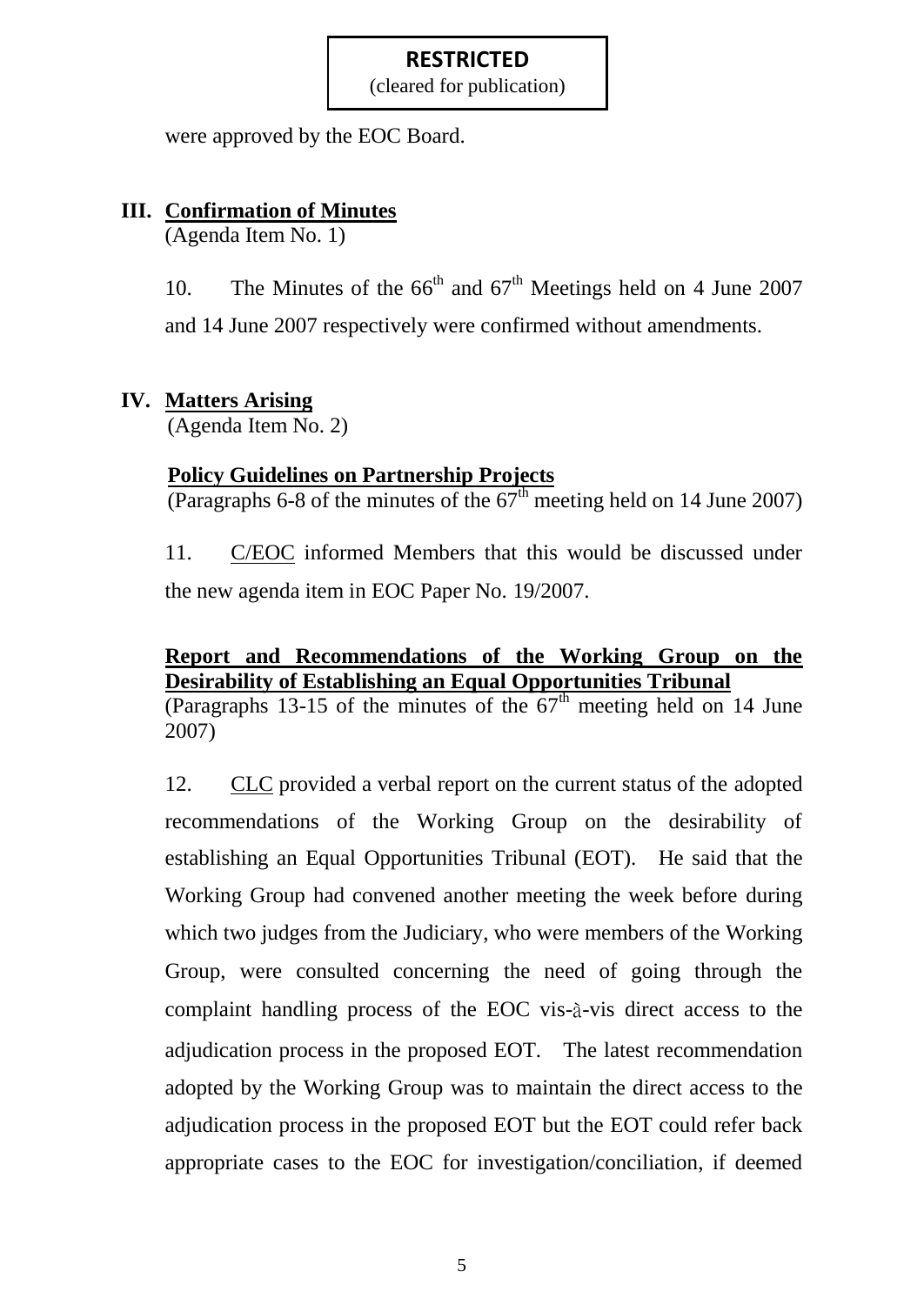(cleared for publication)

necessary, prior to the commencement of the adjudication process. Details of the adopted recommendations would be provided to Members in an EOC paper for consideration and advice in another meeting.

### **Appointment of Convenors/Deputy Convenors to EOC Committees for the new term of office and Matters related to the Operation of EOC Committees**

(Paragraphs  $9-10$  of the minutes of the  $67<sup>th</sup>$  meeting held on 14 June 2007)

13. A Member raised another matter arising from the last meeting. He raised that pursuant to the endorsement of the new committee membership of EOC Committees, appointment of Convenor/Deputy Convenor by the Commission to the respective Committees for the new term of office was warranted. C/EOC responded that the issue had also been raised at the last A&FC Meeting. As the operation of the Committees evolved, more standardized practice was called for, and it was opportune to institutionalize the procedures of appointing Convenors/Deputy Convenors to the Committees. In order to allow for sufficient notice be given to all Members, the Meeting agreed to convene a Special Meeting to consider the appointment of Convenors and Deputy Convenors for the respective EOC Committees as soon as practicable.

14. In response to a question raised by a Member, CLC replied that the appointment of Convenors/Deputy Convenors to EOC Committees was a matter of internal operation. The minor irregularity in the appointment of the Convenors or Deputy Convenors, on its own, should not be regarded as affecting the validity of the meetings and discussions.

15. In response to a question raised by another Member on when a Special Meeting could be held to consider the issue, DPA replied that it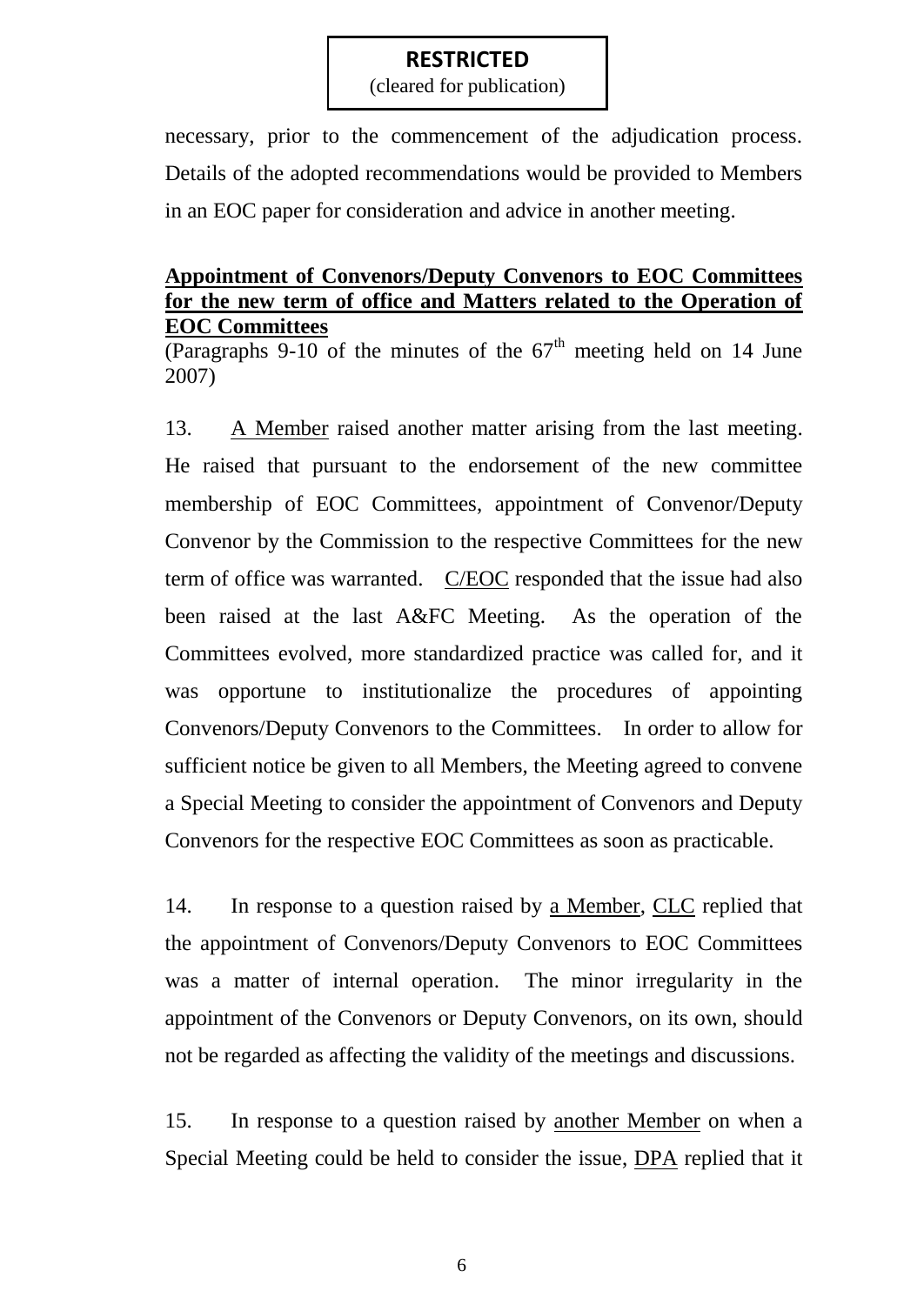(cleared for publication)

had tentatively been scheduled for  $25<sup>th</sup>$  October 2007 at a time immediately after the  $37<sup>th</sup>$  Meeting of the Community Participation and Publicity Committee (CPPC) so as to facilitate Members' participation. Members would be notified in due course.

16. The same Member also enquired whether the issue of the disclosure of confidential matters by one Member to another who was not a Member of the same Committee as previously been raised by another Member could also be discussed at the said Special Meeting. To facilitate Members to understand the matter, C/EOC invited CLC to prepare a legal opinion for Members' considerations in relation to this subject. When CLC's legal opinion had been considered, and if Member(s) concerned so wished, s/he might submit in writing a proposal for this item to be discussed at an EOC Meeting, in accordance with EOC's Procedures for Meetings.

17. In response to a question raised by a Member and a suggestion proposed by another Member, CLC said that he would endeavour to include practices of other public bodies such as the Legislative Council's Public Accounts Committee in his legal opinion and have it ready for Members' reference in 3 weeks.

### **V. New Agenda Items**

# **Update on Progress of Formal Investigation on Accessibility in Certain Publicly Accessible Premises**

(EOC Paper No. 18/2007; Agenda Item No. 3)

18. D(Ops) informed Members that 2 more sites had been inspected from the time EOC Paper No. 18/2007 was being drafted and 40 sites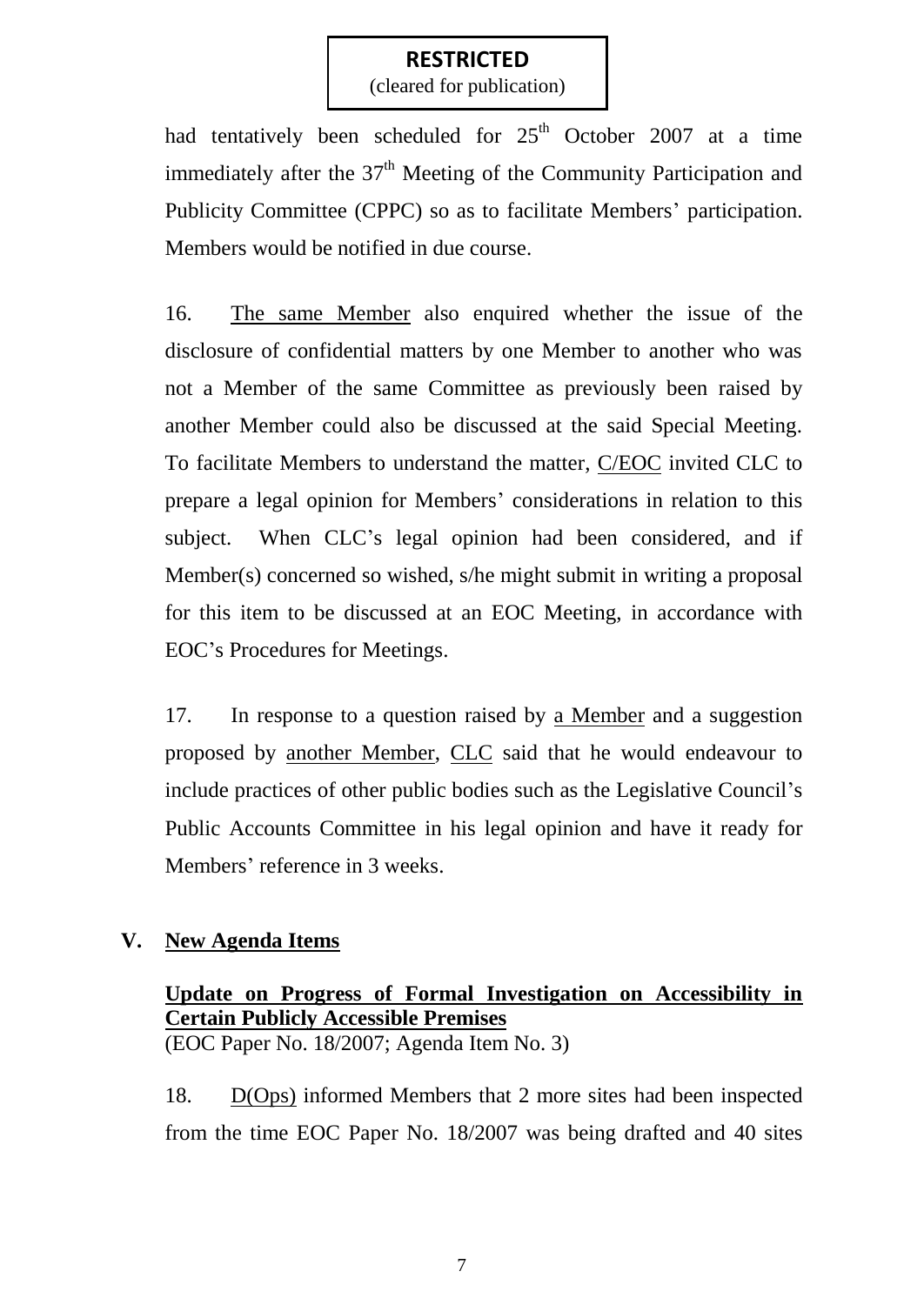(cleared for publication)

had now been inspected out of the 60 sites selected for the exercise. He then provided an update to Members as detailed in the same paper.

19. In response to queries from Members, D(Ops) responded that when the audit was completed, follow up actions would be taken with parties/Government Departments to remedy the accessibility issues identified albeit that improvements might not always be possible due to technical or structural problems and the question of unreasonable hardship.

*(During the discussion, Ms Carmen CHAN declared that she was a Member of the Estate Management Advisory Committee of the Kwai Tsing District and she was keen to be kept posted on the progress of the investigation to enable follow-up action to be taken after the investigation was completed.)*

20. In response to a query raised by a Member, D(Ops) said that enforcement notices could be issued to responsible organizations urging them to take steps to improve the identified areas of non-compliance in the Design Manual of 1997 (DM97) pursuant to the Formal Investigation unless there were unreasonable hardships present. DPA added that EOC's normal complaint handling/self-initiated investigation procedures, as well as legal means could be used to deal with cases of non-compliance.

21. Members noted the progress of the Formal Investigation on Accessibility in Certain Publicly Accessible Premises.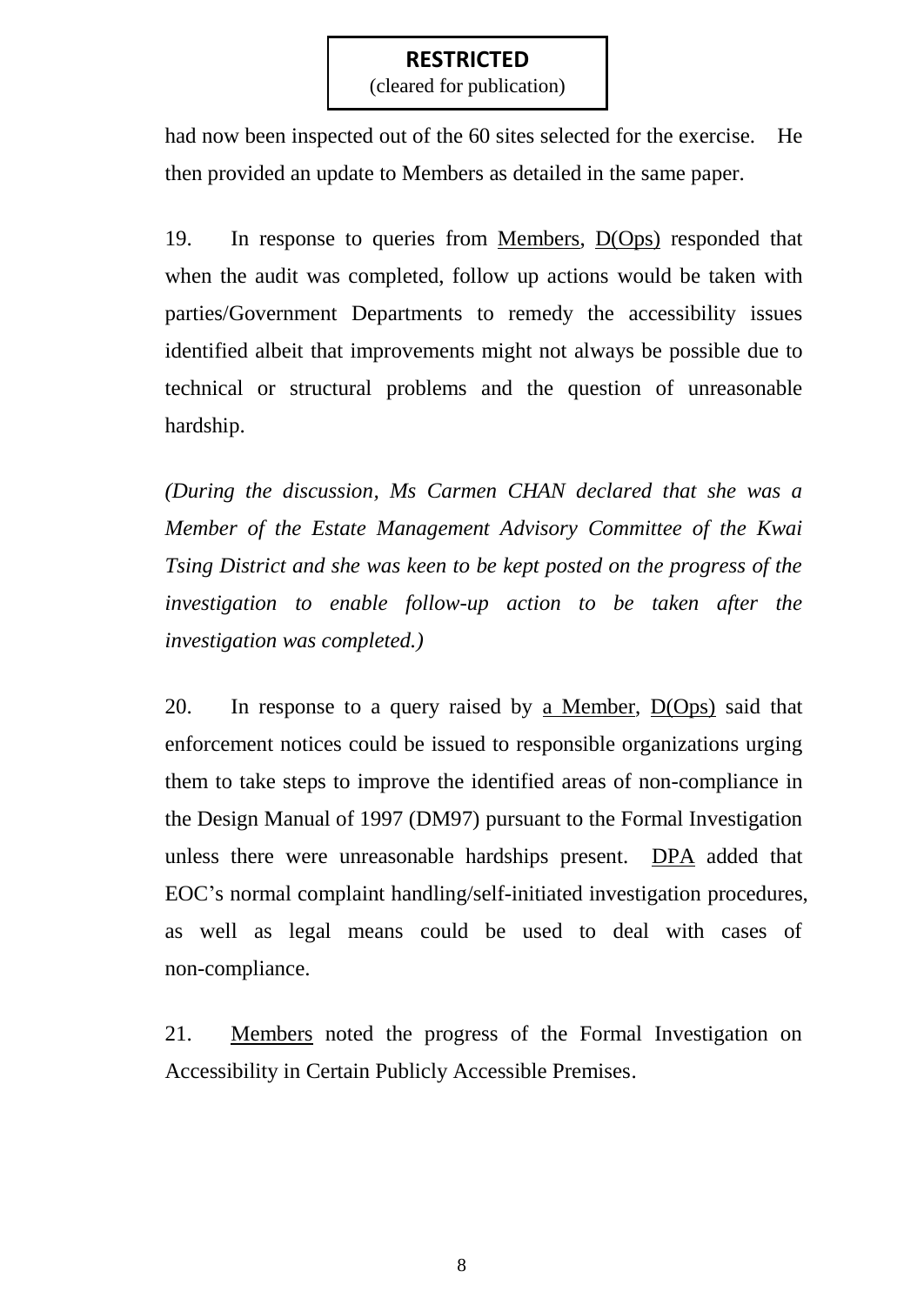(cleared for publication)

## **Revised Policy Guidelines on Partnership Projects** (EOC Paper No. 19/2007, Agenda Item No. 4)

22. Taking into account Members' views at the last meeting, revised policy guidelines on partnership projects had been drawn up in the Appendix of EOC Paper No. 19/2007 and DPA highlighted the salient points as contained in the paper to Members.

23. DPA added that partnership projects would be those that were relatively larger in scale, i.e. with a budget/cost of more than HK\$30,000. Subject to endorsement on the guidelines as listed in the paper by Members, these guidelines would be uploaded onto EOC's web and promoted to the public via EOC's newsletter. Having considered the existing financial status of the Commission, it was suggested to set aside a budget for this purpose for 2007/08. This amount of funding would be for internal reference only and subject to further review depending on EOC's financial status. Interested organizations could submit partnership project proposals in accordance with the criteria listed at least 3 months in advance.

24. In response to a Member's enquiry, C/EOC said that the basic requirements expected of a proposed partner included but not limited to financial contribution or cost sharing, and contribution could be provided in kind instead of cash. In addition, he drew Members' attention to part VI of the proposed guidelines in the Appendix to the paper which stated that projects under HK\$200K would be presented to the relevant committees (Community Participation and Publicity Committee or Public Education and Research Committee) for approval, while projects over HK\$200K would be presented to the Commission for approval, and reminded that consideration of the availability of human resources within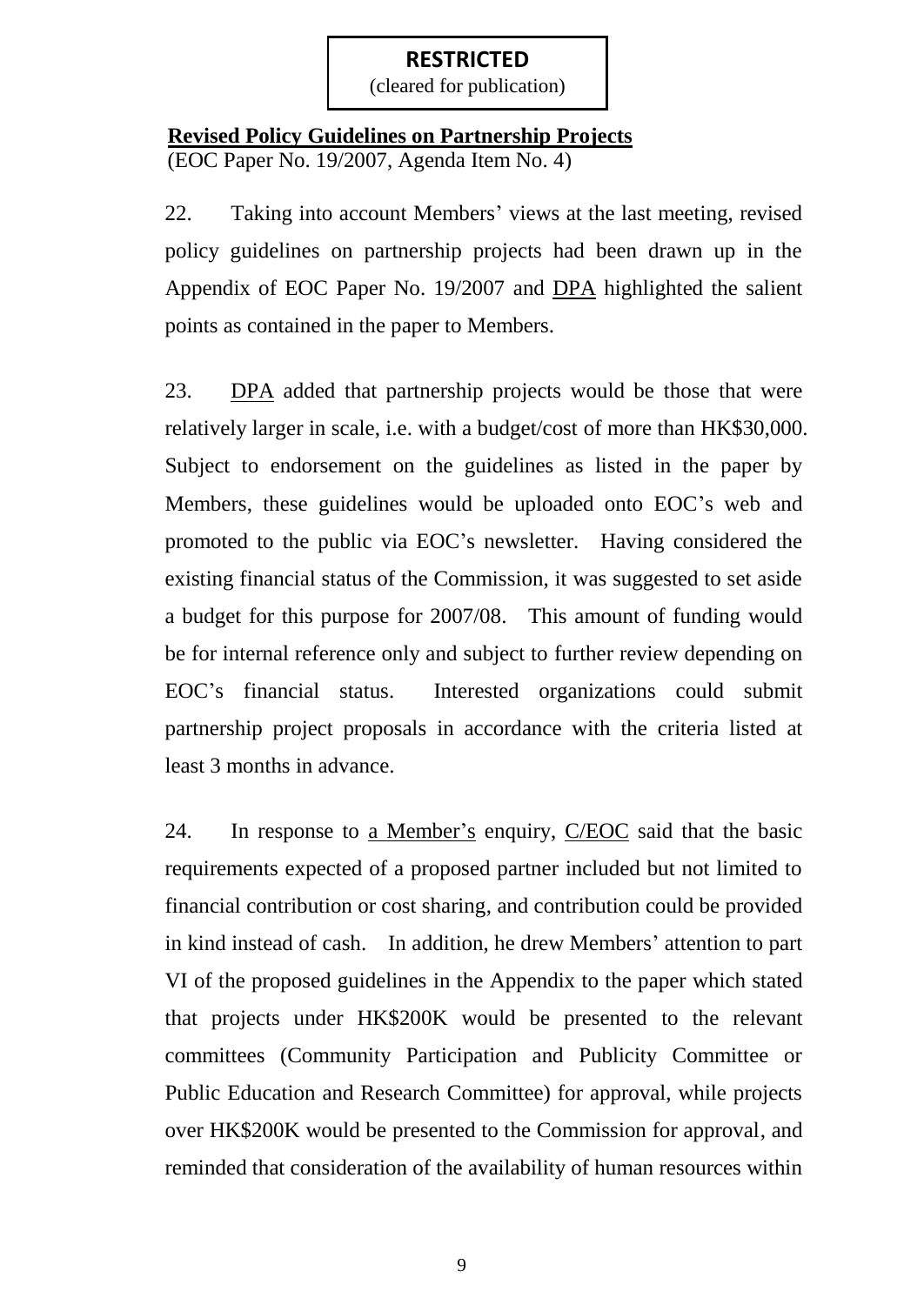(cleared for publication)

the EOC would also be taken into account in deciding whether the projects were pursuable.

25. Members raised no further queries. The revised guidelines as contained in EOC Paper No. 19/2007 were endorsed for adoption for all future partnership projects.

# **Seminar on Our Ten Years Under the DDO – Moving Forward, Changing Culture**

(EOC Paper No. 20/2007; Agenda Item No. 5)

26. HPR briefed Members the objectives, speakers, timing, venue and budget of the proposed seminar on disability discrimination to be held on 24 January 2008 tentatively entitled "Seminar on Our Ten Years Under the DDO – Moving Forward, Changing Culture" during the meeting. Discussion ensued and a Member suggested to consider a more appropriate Chinese title for the seminar as opposed to the proposed title of "前瞻未來,移風易俗"平機會執行《殘疾歧視條例》十年研 討會.

27. In response to a question from a Member, HPR confirmed that target participants would include NGOs concerned, service recipients, government officials, experts/professionals from the medical and disability sectors.

28. After some deliberations, Members endorsed EOC Paper No. 20/2007 and agreed that participants of the Mainland Authority and non-government organizations would be invited to attend the proposed Seminar, and if appropriate, financial sponsorships would be offered to facilitate their participation. An initial budget of HK\$400K would be

10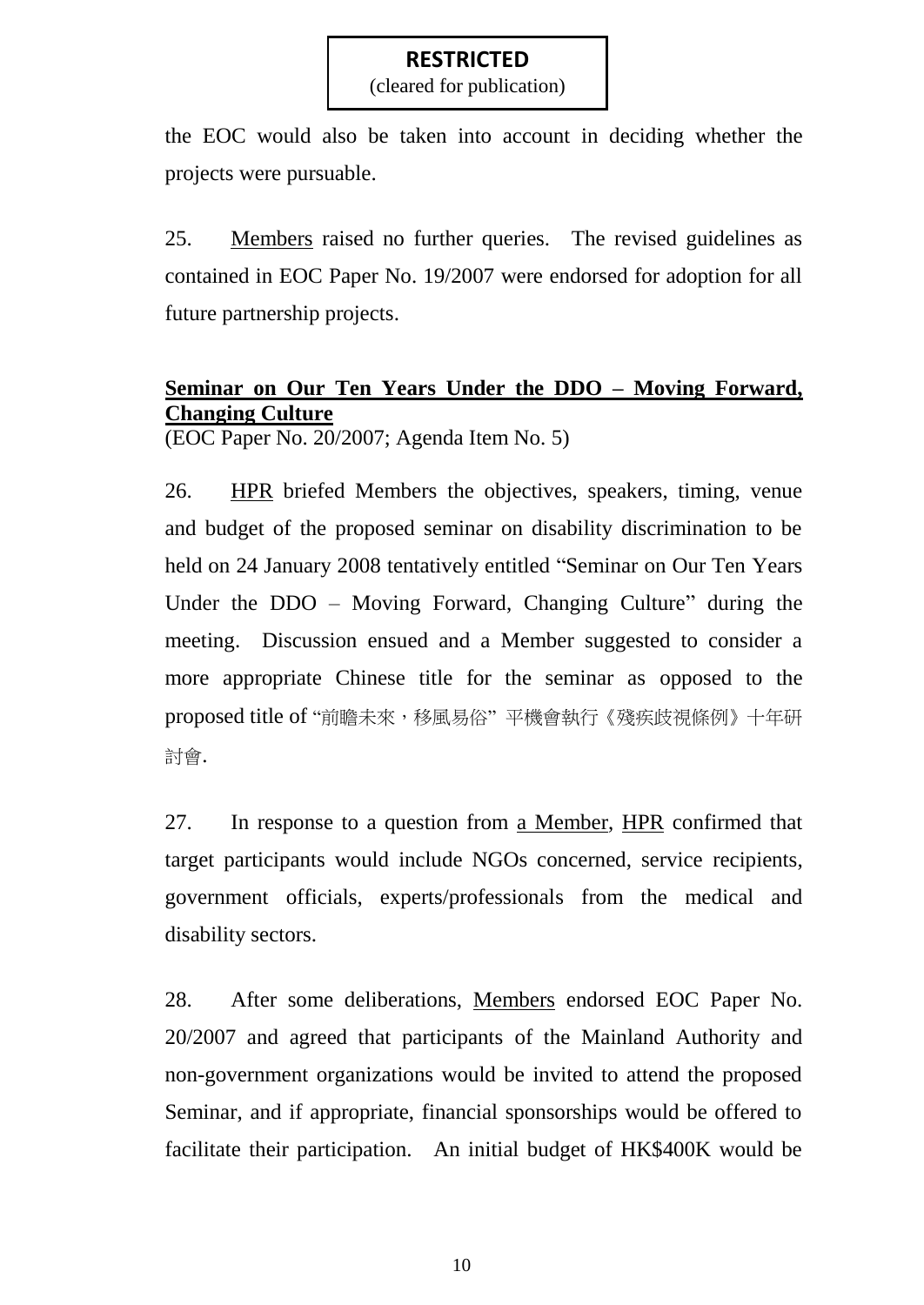(cleared for publication)

set aside for this Seminar. Dr. Edwin CHENG, Dr. Agnes LAW, Ms Carman CHAN and Mr. LEE Luen-fai expressed interest to join EOC Office's internal working group to further consider the details of the Seminar as soon as practicable.

*(Ms Mandy TAM left the meeting at this juncture.)*

# **Development in the Case of a Complainant v Equal Opportunities Commission**

(EOC Paper No. 25/2007, Agenda Item No. 6)

29. A legal case was deliberated among Members. The matter would be further considered at the next Legal and Complaints Committee (LCC).

*(Mrs. Christine KOO left the meeting at this juncture.)*

*(In view that some Members had other engagements after 5:00pm, the meeting agreed to consider Approval for Changes in Authorized Signatories of the EOC Bank Accounts (Agenda Item No. 11), followed by considering the Paper on Reporting Racial Tolerance Survey Proposed by the PERC (Agenda Item No. 7) at this point of time before proceeding to consider the other agenda items.)*

# **Approval for Changes in Authorized Signatories of the EOC Bank Accounts**

(EOC Paper No. 24/2007; Agenda Item No. 11)

30. ACCT explained to Members the background and the proposed changes of the authorized signatories of the respective EOC bank accounts as detailed in EOC Paper No. 24/2007.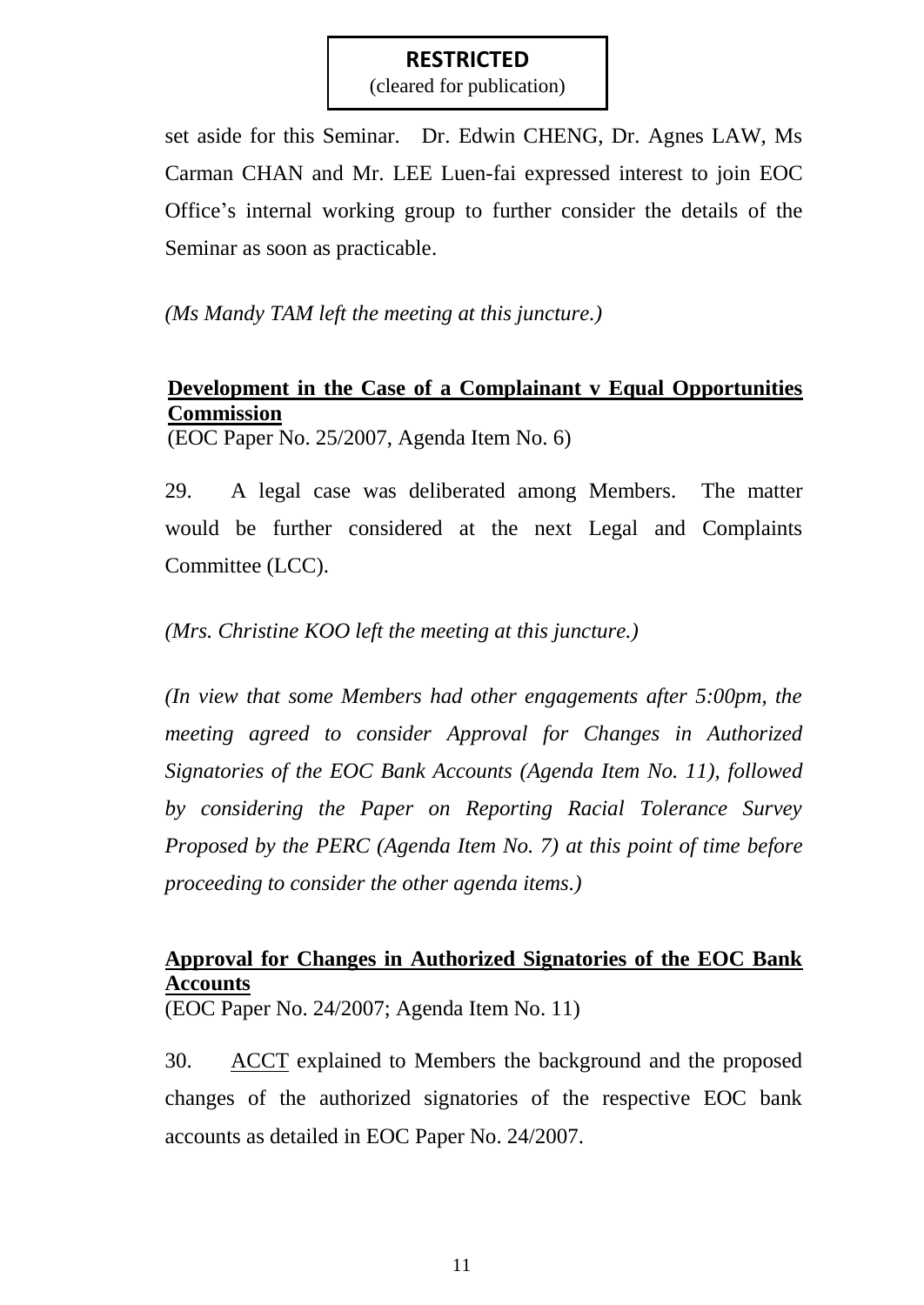(cleared for publication)

31. Members approved the changes in the authorized signatories of the EOC bank accounts as proposed in the paper.

**Paper on Reporting Racial Tolerance Survey Proposed by the PERC** (EOC Paper No. 26/2007; Agenda Item No. 7)

32. HPR provided to Members a brief account of the proposed Racial Tolerance Survey as contained in EOC Paper No. 26/2007.

33. Members endorsed EOC Paper No. 26/2007 and noted that the initial budget as stated in the Paper for the proposed Racial Tolerance Survey would be funded by the subvention from Constitutional and Mainland Affairs Bureau (CMAB) for the implementation of the Race Discrimination Bill.

*(Mr. Saeed UDDIN left the meeting at this juncture.)*

## **Six Monthly Review of EOC's Work (January – June 2007)** (EOC Paper No. 21/2007; Agenda Item No. 8)

34. In response to a question raised by a Member, HPR informed that an internal language policy had been developed for EOC that 6 commonly used languages, as adopted by the Government would also be adopted by EOC in preparing existing essential EOC publications, and future publications related to the Race Discrimination legislation and provision of translation service in the complaints/conciliation process when the Race Discrimination Bill was implemented. Although such policy was an internal one only applicable to EOC, efforts would be paid to promote for a wider adoption by the community as appropriate.

35. Members noted EOC Paper No. 21/2007.